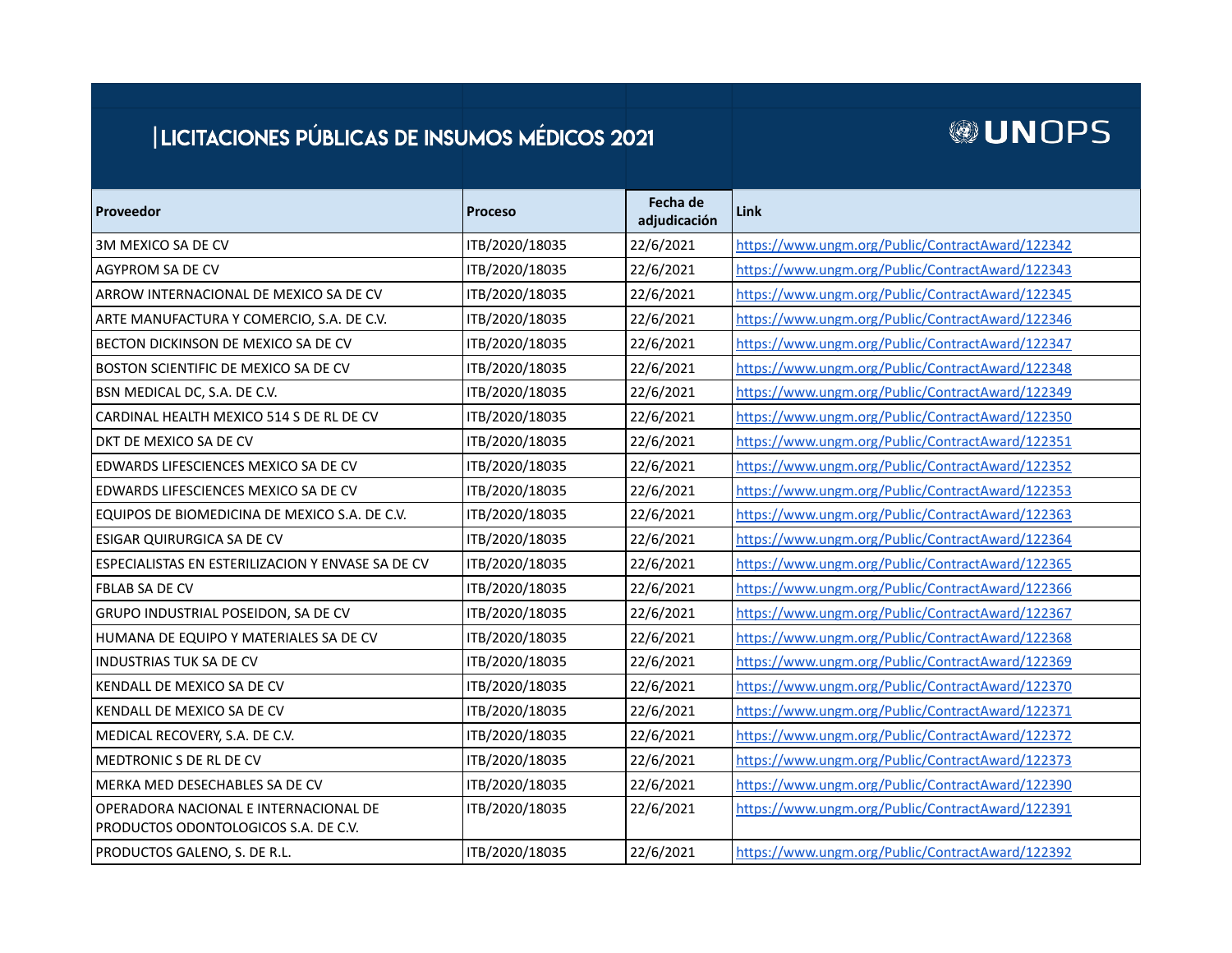| PROFACE S.A. DE C.V.                              | ITB/2020/18035 | 22/6/2021 | https://www.ungm.org/Public/ContractAward/122393 |
|---------------------------------------------------|----------------|-----------|--------------------------------------------------|
| PROMESURGICAL S.A. DE C.V.                        | ITB/2020/18035 | 22/6/2021 | https://www.ungm.org/Public/ContractAward/122394 |
| QUIRMEX SA DE CV                                  | ITB/2020/18035 | 22/6/2021 | https://www.ungm.org/Public/ContractAward/122395 |
| RENTAS Y SERVICIOS DIVERSOS S.A. DE C.V.          | ITB/2020/18035 | 22/6/2021 | https://www.ungm.org/Public/ContractAward/122396 |
| RRT MEDICAL SA DE CV                              | ITB/2020/18035 | 22/6/2021 | https://www.ungm.org/Public/ContractAward/122397 |
| SMITH & NEPHEW, S.A. DE C.V.                      | ITB/2020/18035 | 22/6/2021 | https://www.ungm.org/Public/ContractAward/122398 |
| SONOMEDICS, SA DE CV                              | ITB/2020/18035 | 22/6/2021 | https://www.ungm.org/Public/ContractAward/122405 |
| SURTIDORA MEDICA DE OCCIDENTE S.A. DE C.V.        | ITB/2020/18035 | 22/6/2021 | https://www.ungm.org/Public/ContractAward/122406 |
| ARTE MANUFACTURA Y COMERCIO, S.A. DE C.V.         | ITB/2020/18036 | 22/6/2021 | https://www.ungm.org/Public/ContractAward/122407 |
| BECTON DICKINSON DE MEXICO SA DE CV               | ITB/2020/18036 | 22/6/2021 | https://www.ungm.org/Public/ContractAward/122408 |
| BIO REG PHARMACEUTICALS, S.A. DE C.V.             | ITB/2020/18036 | 22/6/2021 | https://www.ungm.org/Public/ContractAward/122409 |
| BIOSKINCO, S.A. DE C.V.                           | ITB/2020/18036 | 22/6/2021 | https://www.ungm.org/Public/ContractAward/122411 |
| BOSTON SCIENTIFIC DE MEXICO SA DE CV              | ITB/2020/18036 | 22/6/2021 | https://www.ungm.org/Public/ContractAward/122412 |
| CARDIOPACE, S.A. DE C.V.                          | ITB/2020/18036 | 22/6/2021 | https://www.ungm.org/Public/ContractAward/122413 |
| CELL MEDICINE LABORATORIES, S.A. DE C.V.          | ITB/2020/18036 | 22/6/2021 | https://www.ungm.org/Public/ContractAward/122414 |
| DKT DE MEXICO SA DE CV                            | ITB/2020/18036 | 22/6/2021 | https://www.ungm.org/Public/ContractAward/122415 |
| EDWARDS LIFESCIENCES MEXICO SA DE CV              | ITB/2020/18036 | 22/6/2021 | https://www.ungm.org/Public/ContractAward/122416 |
| ESPECIALISTAS EN ESTERILIZACION Y ENVASE SA DE CV | ITB/2020/18036 | 22/6/2021 | https://www.ungm.org/Public/ContractAward/122417 |
| EYPRO SA DE CV                                    | ITB/2020/18036 | 22/6/2021 | https://www.ungm.org/Public/ContractAward/122418 |
| GRUPO INDUSTRIAL POSEIDON, SA DE CV               | ITB/2020/18036 | 22/6/2021 | https://www.ungm.org/Public/ContractAward/122419 |
| <b>GRUPO MORAVI SA DE CV</b>                      | ITB/2020/18036 | 22/6/2021 | https://www.ungm.org/Public/ContractAward/122420 |
| HOSPITALES Y QUIROFANOS SA DE CV                  | ITB/2020/18036 | 22/6/2021 | https://www.ungm.org/Public/ContractAward/122429 |
| IMPULSORA DE MATERIAL HOSPITALARIO S.A. DE C.V.   | ITB/2020/18036 | 22/6/2021 | https://www.ungm.org/Public/ContractAward/122430 |
| IMPULSORA DE MATERIAL HOSPITALARIO S.A. DE C.V.   | ITB/2020/18036 | 22/6/2021 | https://www.ungm.org/Public/ContractAward/122431 |
| <b>INDUSTRIAS TUK SA DE CV</b>                    | ITB/2020/18036 | 22/6/2021 | https://www.ungm.org/Public/ContractAward/122432 |
| INSTRUMENTOS MEDICOS INTERNACIONALES SA DE CV     | ITB/2020/18036 | 22/6/2021 | https://www.ungm.org/Public/ContractAward/122433 |
| KENDALL DE MEXICO SA DE CV                        | ITB/2020/18036 | 22/6/2021 | https://www.ungm.org/Public/ContractAward/122434 |
| LABORATORIOS LE ROY SA DE CV                      | ITB/2020/18036 | 22/6/2021 | https://www.ungm.org/Public/ContractAward/122442 |
| LEFARMA. S.A. DE C.V.                             | ITB/2020/18036 | 22/6/2021 | https://www.ungm.org/Public/ContractAward/122447 |
| MATCUR SA DE CV                                   | ITB/2020/18036 | 22/6/2021 | https://www.ungm.org/Public/ContractAward/122448 |
| MATERIALES Y MEDICAMENTOS LIDES SA DE CV          | ITB/2020/18036 | 22/6/2021 | https://www.ungm.org/Public/ContractAward/122449 |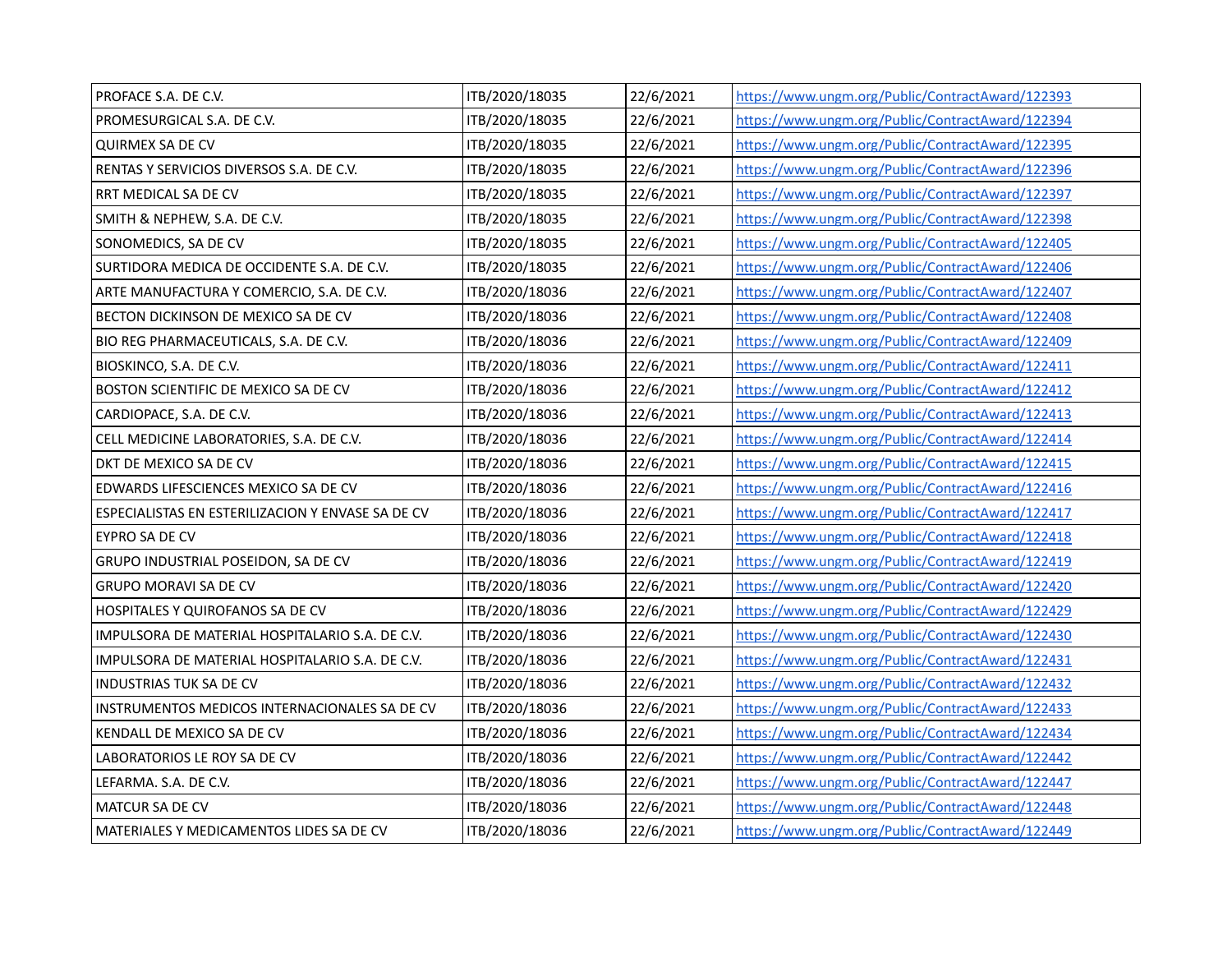| MEDTRONIC S DE RL DE CV                                  | ITB/2020/18036 | 22/6/2021 | https://www.ungm.org/Public/ContractAward/122450 |
|----------------------------------------------------------|----------------|-----------|--------------------------------------------------|
| MERKA MED DESECHABLES SA DE CV                           | ITB/2020/18036 | 22/6/2021 | https://www.ungm.org/Public/ContractAward/122451 |
| PRODUCTOS GALENO, S. DE R.L.                             | ITB/2020/18036 | 22/6/2021 | https://www.ungm.org/Public/ContractAward/122452 |
| PROMESURGICAL S.A. DE C.V.                               | ITB/2020/18036 | 22/6/2021 | https://www.ungm.org/Public/ContractAward/122453 |
| SEQUI S.A. DE C.V.                                       | ITB/2020/18036 | 22/6/2021 | https://www.ungm.org/Public/ContractAward/122456 |
| SERRAL, S.A. DE C.V                                      | ITB/2020/18036 | 22/6/2021 | https://www.ungm.org/Public/ContractAward/122457 |
| SERRAL, S.A. DE C.V                                      | ITB/2020/18036 | 22/6/2021 | https://www.ungm.org/Public/ContractAward/122458 |
| SONOMEDICS, SA DE CV                                     | ITB/2020/18036 | 22/6/2021 | https://www.ungm.org/Public/ContractAward/122459 |
| ARTE MANUFACTURA Y COMERCIO, S.A. DE C.V.                | ITB/2020/18036 | 9/7/2021  | https://www.ungm.org/Public/ContractAward/122461 |
| AGYPROM SA DE CV                                         | ITB/2020/18035 | 22/6/2021 | https://www.ungm.org/Public/ContractAward/122361 |
| BSN MEDICAL DC, S.A. DE C.V.                             | ITB/2020/18036 | 22/6/2021 | https://www.ungm.org/Public/ContractAward/122374 |
| CARDINAL HEALTH MEXICO 514 S DE RL DE CV                 | ITB/2020/18035 | 22/6/2021 | https://www.ungm.org/Public/ContractAward/122375 |
| DL MEDICA, S.A. DE C.V                                   | ITB/2020/18035 | 22/6/2021 | https://www.ungm.org/Public/ContractAward/122376 |
| DL MEDICA, S.A. DE C.V                                   | ITB/2020/18036 | 22/6/2021 | https://www.ungm.org/Public/ContractAward/122377 |
| EQUIPOS DE BIOMEDICINA DE MEXICO S.A. DE C.V.            | ITB/2020/18035 | 22/6/2021 | https://www.ungm.org/Public/ContractAward/122382 |
| ESPECIALISTAS EN ESTERILIZACION Y ENVASE SA DE CV        | ITB/2020/18035 | 22/6/2021 | https://www.ungm.org/Public/ContractAward/122383 |
| INTERNACIONAL FARMACEUTICA SA DE CV                      | ITB/2020/18035 | 22/6/2021 | https://www.ungm.org/Public/ContractAward/122384 |
| INTERNACIONAL FARMACEUTICA SA DE CV                      | ITB/2020/18036 | 22/6/2021 | https://www.ungm.org/Public/ContractAward/122385 |
| INTERNACIONAL FARMACEUTICA SA DE CV                      | ITB/2020/18036 | 22/6/2021 | https://www.ungm.org/Public/ContractAward/122386 |
| KENDALL DE MEXICO SA DE CV                               | ITB/2020/18036 | 22/6/2021 | https://www.ungm.org/Public/ContractAward/122388 |
| LABORATORIOS JAYOR, S.A. DE C.V.                         | ITB/2020/18036 | 22/6/2021 | https://www.ungm.org/Public/ContractAward/122389 |
| KENDALL DE MEXICO SA DE CV                               | ITB/2020/18035 | 22/6/2021 | https://www.ungm.org/Public/ContractAward/122422 |
| LABORATORIOS JAYOR, S.A. DE C.V.                         | ITB/2020/18035 | 22/6/2021 | https://www.ungm.org/Public/ContractAward/122423 |
| MATCUR SA DE CV                                          | ITB/2020/18036 | 22/6/2021 | https://www.ungm.org/Public/ContractAward/122424 |
| PRODUCTOS FORESTALES INTEGRALES DE ZITACUARO SA<br>DE CV | ITB/2020/18035 | 22/6/2021 | https://www.ungm.org/Public/ContractAward/122425 |
| RENTAS Y SERVICIOS DIVERSOS S.A. DE C.V.                 | ITB/2020/18035 | 22/6/2021 | https://www.ungm.org/Public/ContractAward/122426 |
| SMITH & NEPHEW, S.A. DE C.V.                             | ITB/2020/18035 | 22/6/2021 | https://www.ungm.org/Public/ContractAward/122427 |
| KENDALL DE MEXICO SA DE CV                               | ITB/2020/18035 | 9/7/2021  | https://www.ungm.org/Public/ContractAward/122462 |
| EQUIPOS DE BIOMEDICINA DE MEXICO S.A. DE C.V.            | ITB/2020/18035 | 9/7/2021  | https://www.ungm.org/Public/ContractAward/122463 |
| ARROW INTERNACIONAL DE MEXICO SA DE CV                   | ITB/2020/18035 | 9/7/2021  | https://www.ungm.org/Public/ContractAward/122464 |
| KENDALL DE MEXICO SA DE CV                               | ITB/2020/18035 | 13/7/2021 | https://www.ungm.org/Public/ContractAward/122465 |